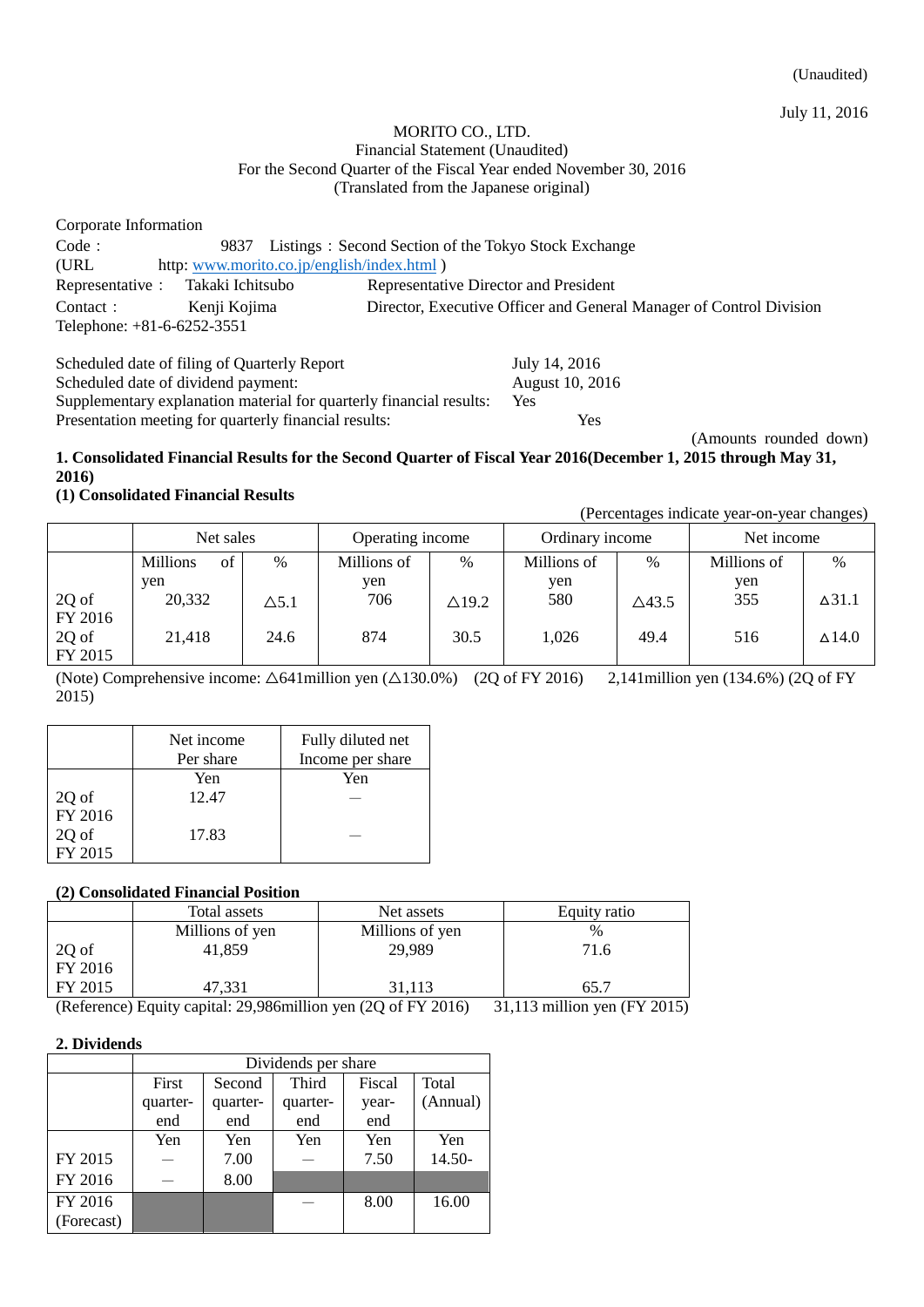#### (Note) Revision of consolidated earnings forecast to the latest announcement: None **3. Consolidated Forecast for FY 2016 (December 1, 2015 through November 30, 2016)**

|           |                 |                 |                  |                 |                 | (Percentages represent changes from corresponding period of previous year) |
|-----------|-----------------|-----------------|------------------|-----------------|-----------------|----------------------------------------------------------------------------|
|           | Net Sales       |                 | Operating income |                 | Ordinary profit |                                                                            |
|           | Millions of yen | $\%$            | Millions of yen  | $\%$            | Millions of yen | $\%$                                                                       |
| Full year | 41,000          | $\setminus$ 5.3 | .600             | $\triangle 7.0$ | .400            | $\mathop{\triangle}25.2$                                                   |
|           |                 |                 |                  |                 |                 |                                                                            |

|           |                 | Net income | Net income per share |
|-----------|-----------------|------------|----------------------|
|           | Millions of yen | $\%$       | Yen                  |
| Full year | ,000            | 30.2       |                      |

(Note) Revision of consolidated earnings forecast to the latest announcement: Yes

\*Notes

(1) Changes of important subsidiaries during the period (changes of specific subsidiaries in accordance with changes in the scope of consolidation): None

Newly included: None

Extended company: None

(2) Adoption of special accounting treatment for preparing quarterly consolidated financial statements: None

(3) Changes in accounting policies and changes or restatement of accounting estimates

| (i)   |                                                | Changes in accounting policies caused by revision of accounting standards: | Yes  |
|-------|------------------------------------------------|----------------------------------------------------------------------------|------|
| (ii)  | Changes in accounting policies other than (i): |                                                                            | None |
| (iii) | Changes in accounting estimates:               |                                                                            | None |
| (iv)  | Restatements:                                  |                                                                            | None |

(Note) For details, please refer to 'Matters Concerning Summary Information (Note) (3) Changes in accounting policy, Changes in accounting estimates and Revision restated' on page 3 of the Attachment.

(4) Number of outstanding shares (common shares)

- (i) Number of outstanding shares, including treasury shares at end of period: 30,800,000 shares (as of May 31, 2016) 30,800,000 shares (as of November 30, 2015)
- (ii) Number of shares of treasury stock at end of period: 2,349,000 shares (as of May 31, 2015) 2,023,820 shares (as of November 30, 2015)
- (iii) Average outstanding number of shares during the period: 288,520,205 shares (the Second quarter of FY 2016)
	- 28,973,484 shares (the Second quarter of FY 2015)

\*Status of execution of the quarterly review of financial statement

At the time of publication of this quarterly financial results release, the review procedures for the quarterly financial statements based on the Financial Instruments and Exchange Law were completed.

\*Disclosure and other special notes regarding performance forecasts

The forecast above is based on information available to management as of the date on which these performance-related figures were disclosed, and various factors may cause actual results to differ from these forecasts. For issues to keep in mind when using the forecasts and criteria conditioned upon the forecasts, please refer to["1Qualitative Information for](#page-3-0)  [the Period under Review\(1\) Business Performance"](#page-3-0) on page 4

We have also introduced "Stock Granting Trust (J-ESOP)"and "Board Incentive Plan(BIP)". Consequently, the shares held by Trust and Custody Service Bank, ltd. and The Master Trust Bank of Japan, ltd. are included in the treasury shares.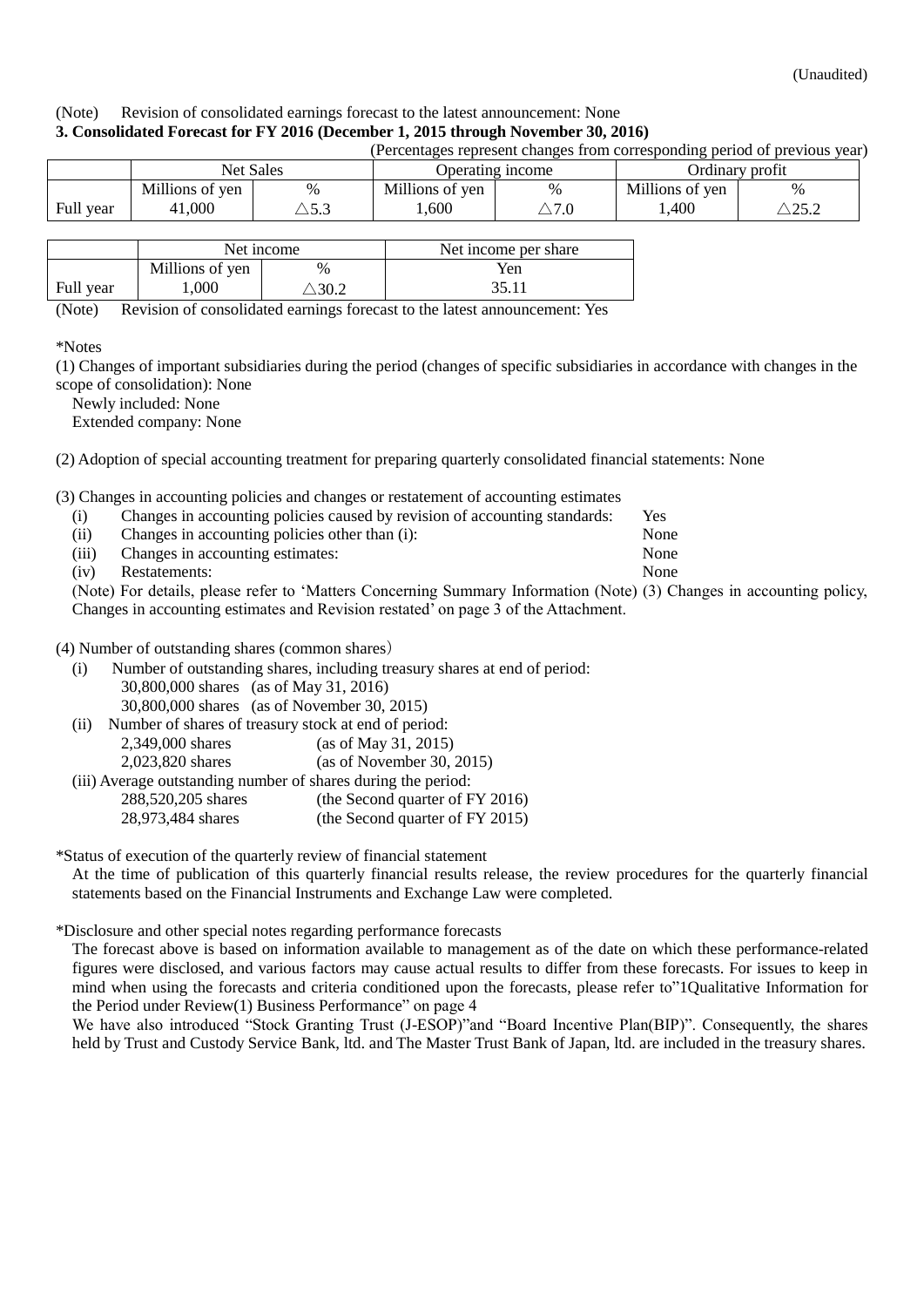## Index

| $\mathbf{1}$ . |  |
|----------------|--|
|                |  |
|                |  |
| 2.             |  |
|                |  |
|                |  |
|                |  |
| 3.             |  |
| (1)            |  |
| (2)            |  |
|                |  |
| (3)            |  |
| (4)            |  |
|                |  |
|                |  |
|                |  |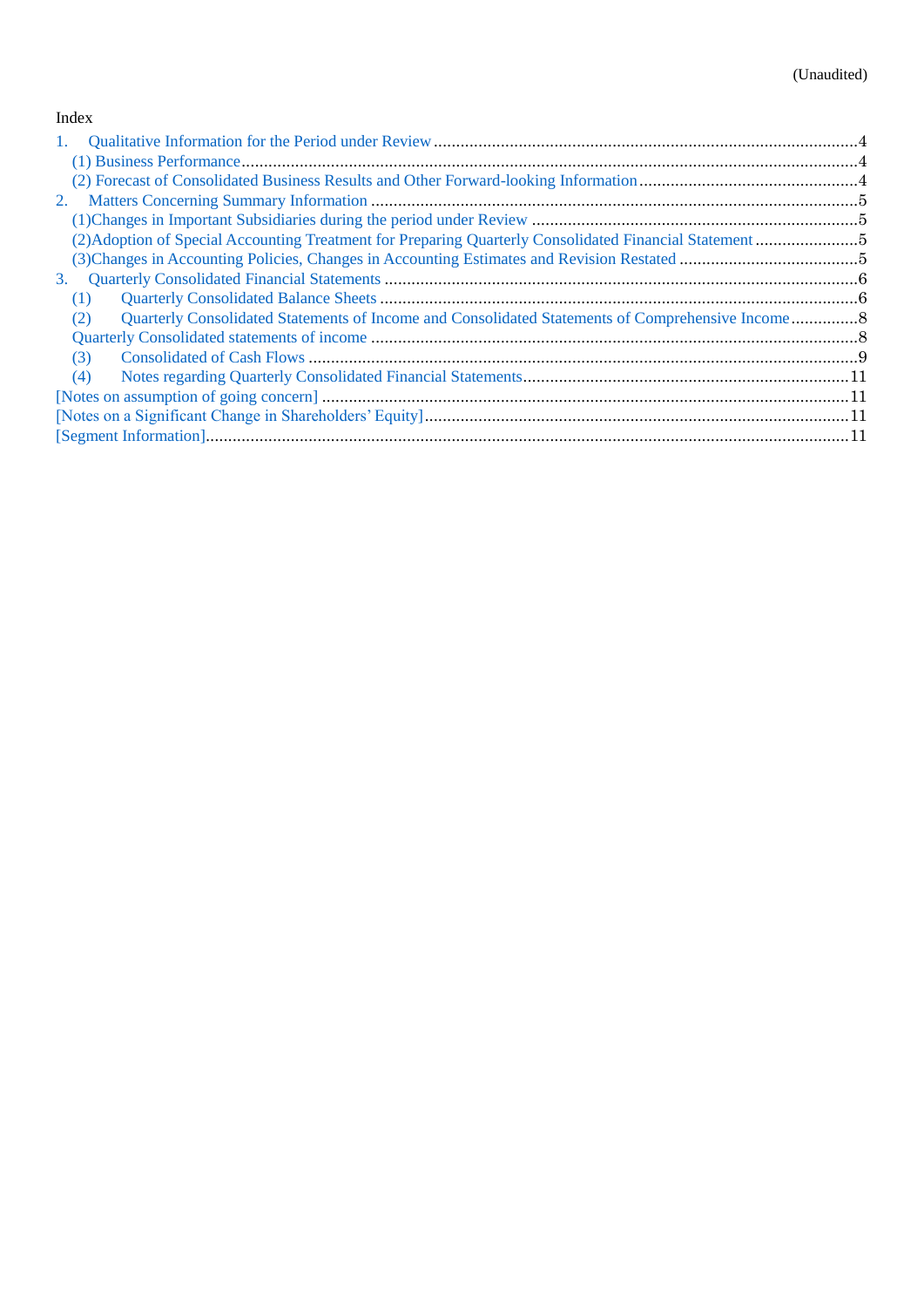## <span id="page-3-0"></span>**1. Qualitative Information for the Period under Review**

#### <span id="page-3-1"></span>**(1) Business Performance**

In the Second quarterly (From December 1, 2015 to May 31, 2016) of the fiscal year ended November 30, 2016, the Japanese economy has shown signs of modest recovery by monetary policy of government. However, the uncertain economy situation

maintains because of stagnation of personal consumption due to increase of consumption tax, the concern for the world economy situation and the slowdown in Chinese economy which made yen appreciation and stock market down.

In the global economy, the economic recovery of the U.S. economy is maintaining firm, but it is still uncertain because of concern for European's debt problem, political situation, and slowdown in Chinese economy.

In such a situation, our group is moving forward a growth strategy by the development of high valued Japan made items, expansion of a global sales channel under  $7<sup>th</sup>$  mid-term management plan, and will promote the realization of value creation which the era seeks, expand our business in not only existing market such ASEAN, china, western, but also in untapped market to contribute our business.

As a result, in the current quarterly performance reach net sales ¥20,332million (decreased by 5.1% from a year earlier), operating income ¥706 million (decreased by 19.2% from a year earlier), ordinary income ¥580 million (decreased by 43.5% from a year earlier), net income ¥355 million (decreased by 31.1% from a year earlier).

The exchange rate used for the consolidated financial statement of the current quarter end as below:

¥112.69 to the U.S. dollar, ¥127.57 to the euro, ¥17.39 to the Chinese yuan, ¥14.53 to the Hong Kong dollar, ¥3.50 to the Taiwan dollar, ¥0.0050 to the Vietnamese dong, ¥3.20 to the Thai baht.

The exchange rate used for the consolidated financial statement of the year earlier quarter end as below: ¥120.27 to the U.S. dollar, ¥130.41 to the euro, ¥19.37 to the Chinese yuan, ¥15.51 to the Hong Kong dollar, ¥3.85 to the Taiwan dollar, ¥0.0056 to the Vietnamese dong, ¥3.69 to the Thai baht.

Segment information as below

[Japan]

As for the apparel division, sales of the accessories for domestic mass retailer and sports and outdoor apparel manufacturer in Japan are increased.

In the consumer product division, sales of accessories for camera, health-related items, magi tape®, automobiles, and insole are decreased.

As a result, net sales were ¥13,758 million (decreased by 1.9% from a year earlier).

### [Asia]

As for the apparel division, sales of the accessories for EU and U.S. infant's wear in H.K., for Japanese apparel manufacture in Shanghai, China are decreased.

In the consumer product division, sales of the automobile interior component for Japanese auto makers in Thailand is increased, but sales of accessories for camera in Thailand, sales of the automobile interior component for Japanese auto makers in Shanghai is decreased.

As a result, net sales were ¥3,617 million (increased by 10.4% from a year earlier).

[Europe and the U.S.]

As for the apparel division, sales of the accessories for medical industry in U.S. is increased, but sales of accessories for U.S. domestic apparel market.

In the consumer product division, sales of automobile interior article for Japanese automobile manufacture in EU. Sales of accessories for camera in EU is decreased, neither.

As a result, net sales were ¥2,956 million (decreased by 12.0% from a year earlier).

### <span id="page-3-2"></span>**(2) Forecast of Consolidated Business Results and Other Forward-looking Information**

Currently, there has been no change in the consolidated forecast of FY2016.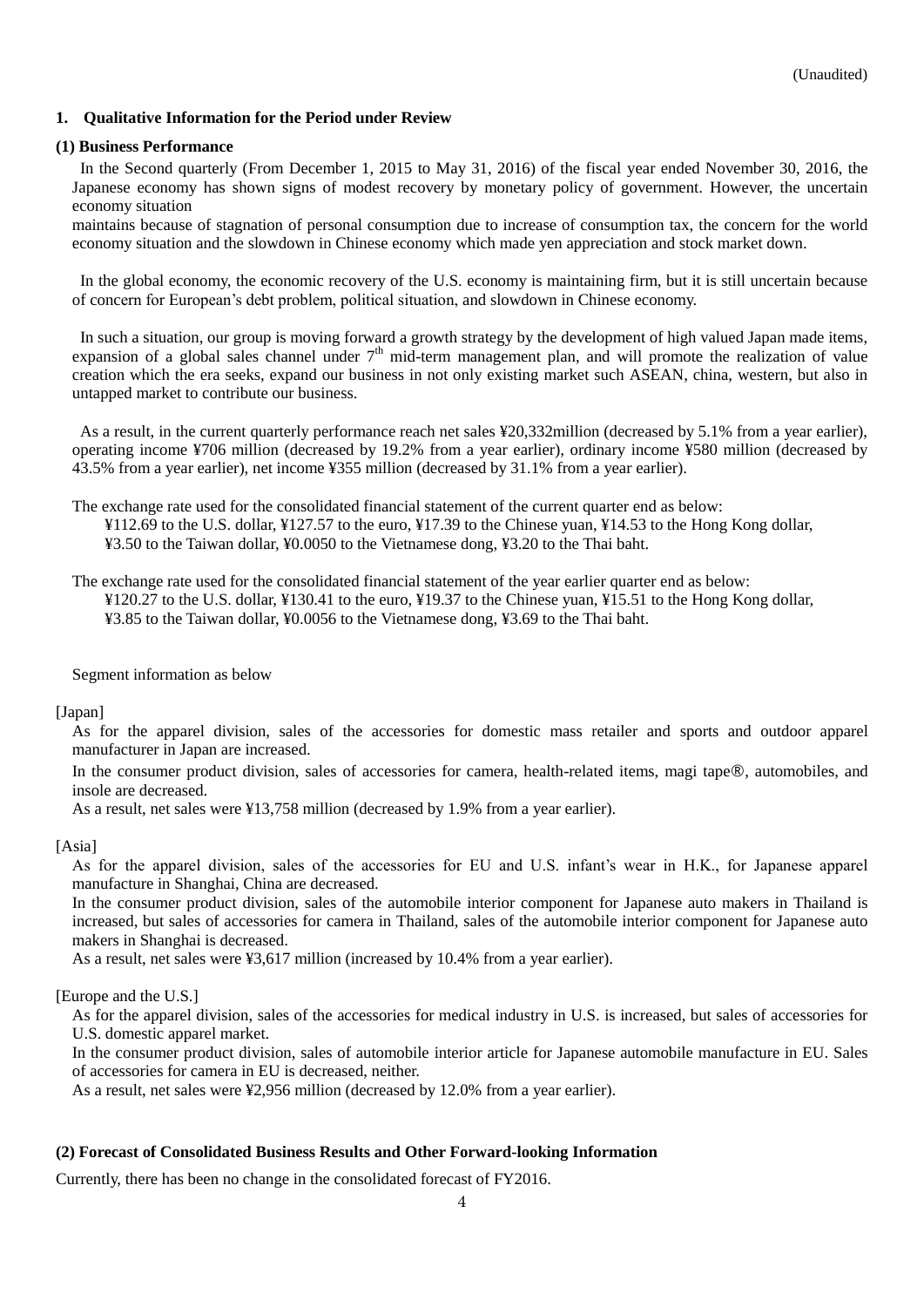## <span id="page-4-0"></span>**2. Matters Concerning Summary Information**

### <span id="page-4-1"></span>**(1)Changes in Important Subsidiaries during the period under Review**

Not applicable

#### <span id="page-4-2"></span>**(2)Adoption of Special Accounting Treatment for Preparing Quarterly Consolidated Financial Statement** Not applicable.

#### <span id="page-4-3"></span>**(3)Changes in Accounting Policies, Changes in Accounting Estimates and Revision Restated**

Changes in Accounting Policies

Standards such as the Accounting Standard for Business Combinations (ASBJ Statement No.21 of September 13, 2013), the Accounting Standard for Consolidated Financial Statements (ASBJ Statement No. 22 of September 13, 2013), and the Accounting Standard for Business Divestitures (ASBJ Statement No.7 of September 13, 2013) have been applied from the first quarter of the fiscal year under review. The purpose for applying these standards was to change the method for recording the difference from changes in the Company's equity in its subsidiaries that remain controlled by the Company as capital surplus and as an expense in the consolidated fiscal year in which expenses related to acquisition are incurred. For business combinations implemented after the beginning of the first quarter of the fiscal year under review, the method will be changed to one that reflects the revision of distributed amounts of acquisition costs by determining provisional accounting treatment in the quarterly consolidated financial statements for the quarterly consolidated accounting period to which the date of business combination belongs. In addition, the Company has changed the presentation of quarterly net profit and other items and the presentation of minority interests to non-controlling interests. To reflect this change, the quarterly consolidated financial statements and consolidated financial statements for the May 31, 2015 and fiscal year ended November 30, 2015 have been replaced.

Under these revised accounting standard, company changed some tiles related consolidate cash flow.

Cash flow for related expenses of acquisition or disposal of consolidated subsidiary, expenses which happened by acquisition or disposal of non-consolidated subsidiary are listed in "cash flows from operating activities".

The application of the Accounting Standard for Business Combinations and the other standards follows the transitional treatment specified in Article 58-2 (4) of the Accounting Standard for Business Combinations, Article 44-5 (4) of the Accounting Standard for Consolidated Financial Statement, and Article 57-4 (4) of the Accounting Standard for Business Divestiture. The application of these standards has been under way since the beginning of the first quarter of the fiscal year under review, and will continue to be applied going forward.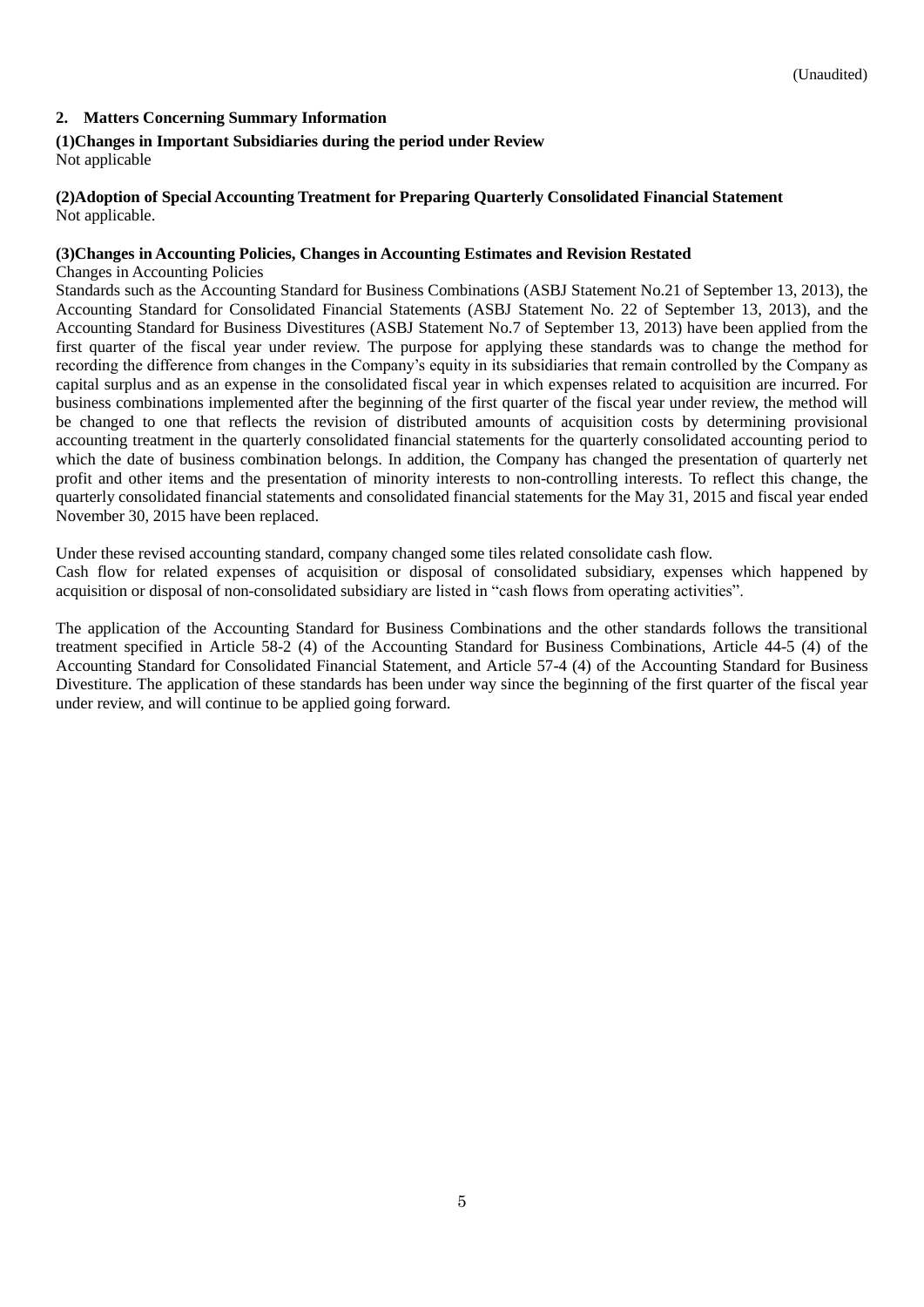## <span id="page-5-0"></span>**3. Quarterly Consolidated Financial Statements**

## <span id="page-5-1"></span>**(1) Quarterly Consolidated Balance Sheets**

|                                                 | FY 2015                   | FY 2016              |
|-------------------------------------------------|---------------------------|----------------------|
|                                                 | (As of November 30, 2015) | (As of May 31, 2016) |
|                                                 | Thousands of yen          | Thousands of yen     |
| <b>Assets</b>                                   |                           |                      |
| <b>Current assets</b>                           |                           |                      |
| Cash equivalents                                | 10,010,892                | 9,229,424            |
| Notes and accounts receivable                   | 10,755,928                | 10,211,221           |
| Inventory                                       | 4,403,602                 | 4,432,810            |
| Other current assets                            | 1,035,105                 | 845,826              |
| Allowance for doubtful accounts                 | △38,959                   | $\Delta$ 40,432      |
| <b>Total current assets</b>                     | 26,166,569                | 24,678,850           |
| <b>Fixed assets</b>                             |                           |                      |
| <b>Tangible fixed assets</b><br>Land            | 5,926,237                 | 3,374,135            |
| Other tangible fixed assets                     | 4,077,419                 | 3,370,485            |
| <b>Total tangible fixed assets</b>              | 10,003,656                | 6,744,621            |
| <b>Intangible fixed assets</b>                  |                           |                      |
| Goodwill                                        | 3,687,790                 | 3,390,474            |
| Other Intangible fixed assets                   | 1,549,867                 | 1,408,792            |
| <b>Total intangible fixed assets</b>            | 5,237,657                 | 4,799,267            |
| <b>Investments and other fixed assets</b>       |                           |                      |
| Investment securities                           | 4,634,984                 | 4,244,185            |
| Net defined benefit asset                       | 400,076                   | 400,181              |
| Other fixed assets                              | 968,566                   | 1,045,305            |
| Allowance for doubtful account                  | $\Delta 80,393$           | $\Delta$ 72,805      |
|                                                 | 5,923,234                 | 5,616,867            |
| <b>Total investments and other fixed assets</b> |                           | 17,160,755           |
| <b>Total fixed assets</b>                       | 21,164,548                |                      |
| <b>Deferred assets</b>                          |                           | 20,306               |
| <b>Total assets</b>                             | 47,331,118                | 41,859,912           |
| <b>Liabilities</b>                              |                           |                      |
| <b>Current liabilities</b>                      |                           |                      |
| Notes and accounts payable                      | 4,502,734                 | 4,417,304            |
| Short-term loans payable                        | 4,960,000                 | 260,000              |
| Current portion of bond                         |                           | 400,000              |
| Current portion of long-term debt               | 375,396                   | 375,396              |
| Income taxes payable                            | 616,237                   | 383,200              |
| Allowance for bonuses                           | 164,592                   | 103,919              |
| Allowance for director's bonuses                | 72,511                    | 64,627               |
| Other current liabilities                       | 1,607,517                 | 1,019,625            |
| <b>Total current liabilities</b>                | 12,298,989                | 7,024,073            |
| <b>Fixed liabilities</b>                        |                           |                      |
| Bond                                            |                           | 1,600,000            |
| Long-term debt                                  | 536,477                   | 348,779              |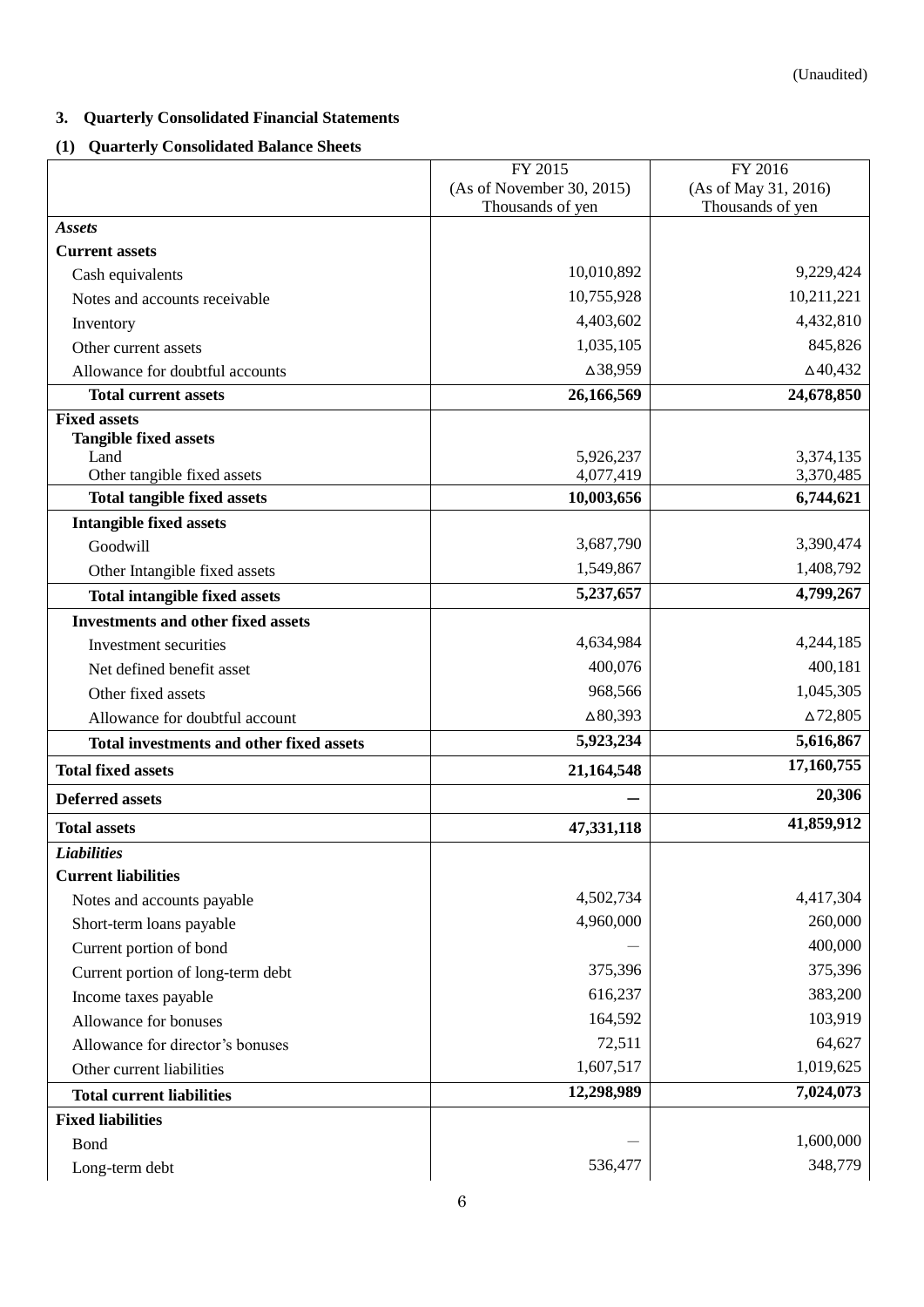(Unaudited)

| Allowance for employee's retirement stock benefit     | 9,804            | 17,665             |
|-------------------------------------------------------|------------------|--------------------|
| Allowance for director's retirement benefit           | 54,758           | 57,508             |
| Allowance for director's retirement stock benefit     | 20,640           | 26,323             |
| Allowance for environmental measures                  | 23,813           | 20,338             |
| Net defined benefit liability                         | 829,319          | 837,950            |
| Other fixed liabilities                               | 2,443,694        | 1,937,661          |
| <b>Total fixed liabilities</b>                        | 3,918,507        | 4,846,226          |
| <b>Total liabilities</b>                              | 16,217,496       | 11,870,300         |
| <b>Net Assets</b>                                     |                  |                    |
| <b>Shareholders' equity</b>                           |                  |                    |
| Capital                                               | 3,532,492        | 3,532,492          |
| Capital surplus                                       | 3,498,724        | 3,498,724          |
| Retained earnings                                     | 22,436,316       | 23,335,203         |
| Treasury stock                                        | △956,696         | $\Delta$ 1,232,250 |
| <b>Total shareholders' equity</b>                     | 28,510,835       | 29,1334,169        |
| Other comprehensive income                            |                  |                    |
| Valuation difference on available-for-sale securities | 1,625,548        | 1,347,398          |
| Deferred gains or losses on hedges                    | $\Delta 1,069$   | $\Delta$ 908       |
| Revaluation reserve for land                          | $\Delta$ 514,664 | $\Delta$ 1,248,176 |
| Foreign currency translation adjustment               | 1,403,231        | 679,215            |
| Remeasurements of defined benefit plans               | 89,739           | 74,467             |
| Total other comprehensive income                      | 2,602,789        | 851,995            |
| Stock acquisition right                               |                  | 3,447              |
| Non-controlling interests                             |                  |                    |
| <b>Total net assets</b>                               | 31,113,622       | 29,989,612         |
| <b>Total liabilities and net assets</b>               | 47,331,118       | 41,859,912         |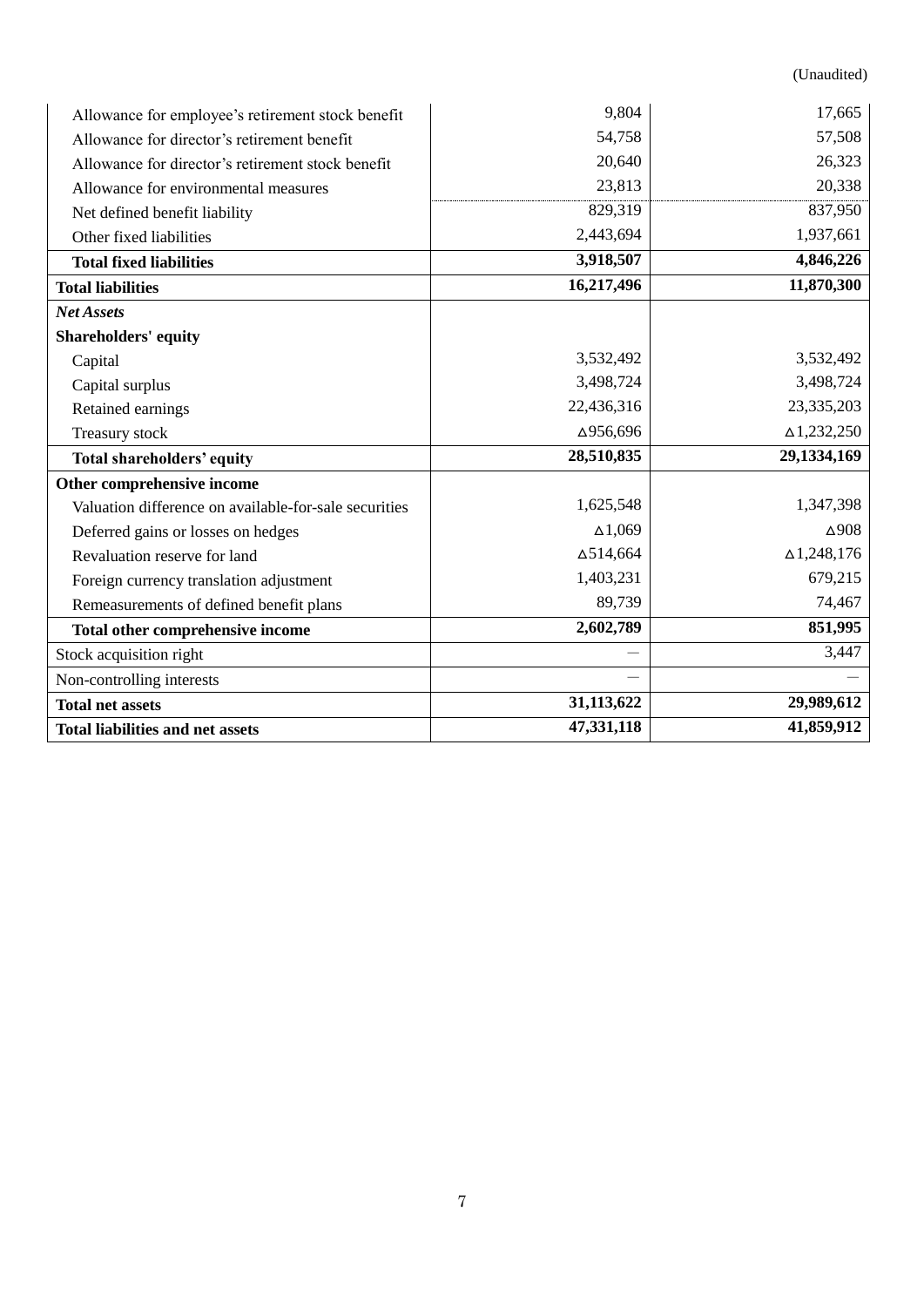# <span id="page-7-0"></span>**(2) Quarterly Consolidated Statements of Income and Consolidated Statements of Comprehensive Income**

## <span id="page-7-1"></span>**Quarterly Consolidated statements of income**

**The Third Quarter accounting period**

|                                                   | FY 2015                                    | FY 2016                           |
|---------------------------------------------------|--------------------------------------------|-----------------------------------|
|                                                   | (December 1, 2014 through<br>May 31, 2015) | (December 1, 2015 through         |
|                                                   | Thousands of yen                           | May 31, 2016)<br>Thousands of yen |
| <b>Net sales</b>                                  | 21,418,115                                 | 20,332,540                        |
| <b>Cost of sales</b>                              | 15,945,011                                 | 15,067,388                        |
| <b>Gross profit</b>                               | 5,473,103                                  | $\overline{5,265,151}$            |
| Total selling, general and administrative expense | 4,598,955                                  | 4,558,884                         |
| <b>Operating Income</b>                           | 874,148                                    | 706,266                           |
| Non-operating income                              |                                            |                                   |
| Interest received                                 | 11,716                                     | 11,930                            |
| Dividends received                                | 44,184                                     | 38,790                            |
| Rent on real estate                               | 38,499                                     | 38,545                            |
| Foreign exchange gains                            | 66,427                                     |                                   |
| Equity in earnings of affiliates                  | 19,681                                     | 26,828                            |
| Other non-operating income                        | 67,464                                     | 10,598                            |
| <b>Total non-operating income</b>                 | 247,972                                    | 126,693                           |
| <b>Non-operating expenses</b>                     |                                            |                                   |
| Interest paid                                     | 10,740                                     | 9,468                             |
| Cash discount on sales                            | 43,584                                     | 43,753                            |
| <b>Exchange Loss</b>                              |                                            | 150,034                           |
| Others non-operating expense                      | 40,878                                     | 49,409                            |
| <b>Total non-operating expense</b>                | 95,203                                     | 252,666                           |
| <b>Ordinary Income</b>                            | 1,026,918                                  | 580,293                           |
| <b>Extra ordinary income</b>                      |                                            |                                   |
| Gains on sales of fixed assets                    | 158,629                                    | 7,521                             |
| Gains on sales of securities                      | 76,953                                     | 21,712                            |
| Total extra ordinary income                       | 235,583                                    | 29,234                            |
| <b>Extra ordinary loss</b>                        |                                            |                                   |
| Loss on disposal of fixed assets                  | 1,140                                      | 7,138                             |
| Loss on sales of fixed assets                     | 8,613                                      | 1,566                             |
| Loss on liquidation affiliates                    | 301,721                                    |                                   |
| <b>Total extra ordinary loss</b>                  | 311,475                                    | 8,704                             |
| Net income before taxes and other adjustment      | 951,025                                    | 600,823                           |
| Corporate, inhabitant and business taxes          | 494,668                                    | 404,839                           |
| Adjustments to corporate and other taxes          | $\Delta 60,204$                            | ∆159,686                          |
| <b>Total income taxes</b>                         | 434,463                                    | 245,152                           |
| Net income                                        | 516,562                                    | 355,671                           |
| Other comprehensive income                        |                                            |                                   |
| Other gain(loss) on available-for-sale securities | 516,562                                    | $\Delta$ 278,150                  |
| Deferred gains or losses on hedges                | 980                                        | 160                               |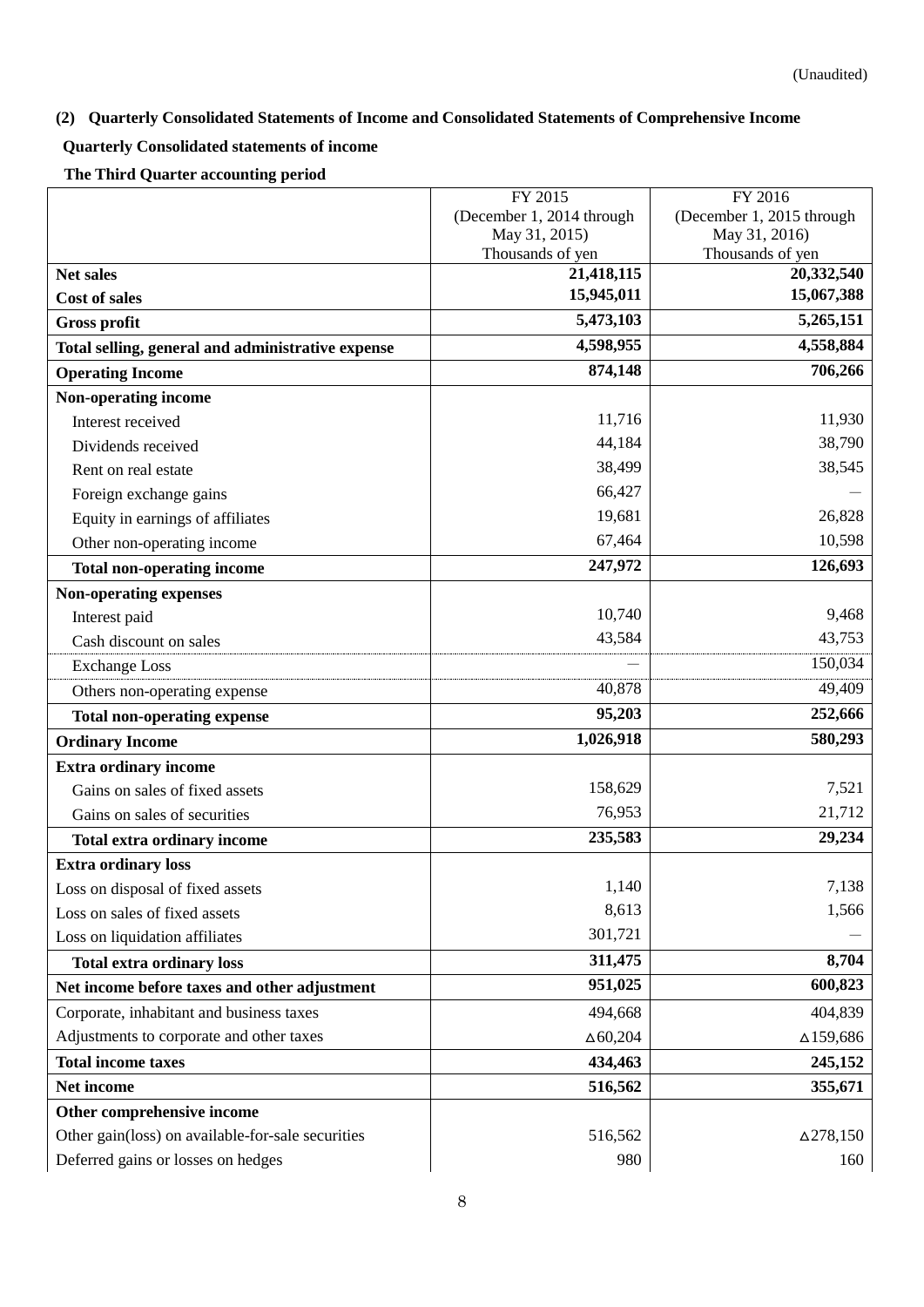(Unaudited)

| Revaluation on Land                                                            | 76,556          | 20,050             |
|--------------------------------------------------------------------------------|-----------------|--------------------|
| Foreign currency translation adjustment                                        | 995,696         | $\Delta$ 724,016   |
| Remeasurements of defined benefit plans                                        | $\Delta$ 13,547 | $\triangle 15,272$ |
| Total other comprehensive income                                               | 1,624,601       | △997,227           |
| <b>Comprehensive income</b>                                                    | 2,141,163       | $\Delta$ 641,556   |
| (Breakdown)                                                                    |                 |                    |
| Comprehensive income attribute to<br>owners of<br>parent                       | 2, 141, 163     | ∆641,556           |
| Comprehensive<br>the<br>attribute<br>income<br>to<br>non-controlling interests |                 |                    |

## <span id="page-8-0"></span>**(3) Consolidated of Cash Flows**

|                                                                 | FY 2015<br>FY 2016                                     |                  |  |
|-----------------------------------------------------------------|--------------------------------------------------------|------------------|--|
|                                                                 | (December 1, 2014 through<br>(December 1, 2015 through |                  |  |
|                                                                 | May 31, 2016)<br>May 31, 2015)                         |                  |  |
|                                                                 | Thousands of yen                                       | Thousands of yen |  |
| <b>Cash flows from operating activities</b>                     |                                                        |                  |  |
| Income (loss) before income taxes                               | 951,025                                                | 600,823          |  |
| Depreciation of amortization                                    | 346,515                                                | 334,236          |  |
| Depreciation of goodwill                                        | 118,803                                                | 113,774          |  |
| Change in provision for bonus                                   | $\Delta$ 24,160                                        | $\Delta$ 56,470  |  |
| Changes in employee's retirement benefit asset                  | $\Delta$ 116,336                                       | $\Delta104$      |  |
| Changes in employee's retirement benefit liability              | 48,624                                                 | 8,630            |  |
| Changes in director's retirement benefit liability              | $\Delta$ 76,953                                        | 2,750            |  |
| Changes in provision for employee's retirement stock<br>benefit | 8,613                                                  | 7,860            |  |
| Changes in provision for director's retirement stock<br>benefit | 301,721                                                | 5,683            |  |
| Change in allowance for doubtful accounts                       | 1,348                                                  | $\Delta$ 18,914  |  |
| Interest income and dividends income                            | $\Delta$ 55,900                                        | $\Delta 50,721$  |  |
| Interest paid                                                   | 10,740                                                 | 9,468            |  |
| Equity in net income of affiliates                              | $\Delta$ 19,681                                        | $\Delta 26,828$  |  |
| Gains from sale of fixed assets                                 | $\Delta$ 157,489                                       | $\triangle$ 383  |  |
| Gains from sale of investments                                  | $\Delta$ 76,953                                        | $\Delta$ 21,712  |  |
| Loss on sales of fixed assets                                   | 8,613                                                  | 1,566            |  |
| Loss on liquidation affiliates                                  | 301,721                                                |                  |  |
| Change in notes and accounts                                    | 26,462                                                 | 281,244          |  |
| Change in inventory                                             | 16,988                                                 | $\Delta$ 189,754 |  |
| Change in account payable                                       | △339,745                                               | 59,992           |  |
| Others                                                          | 63,562                                                 | 59,288           |  |
| Subtotal                                                        | 1,034,718                                              | 1,120,430        |  |
| Proceed from interest and dividends income                      | 56,047                                                 | 51,251           |  |
| Payment of interest                                             | $\Delta$ 11,288                                        | $\Delta$ 14,803  |  |
| Payment of corporate tax                                        | △280,392                                               | $\Delta 601,610$ |  |
| Net cash(used in)provided by operating activities               | 799,085                                                | 555,268          |  |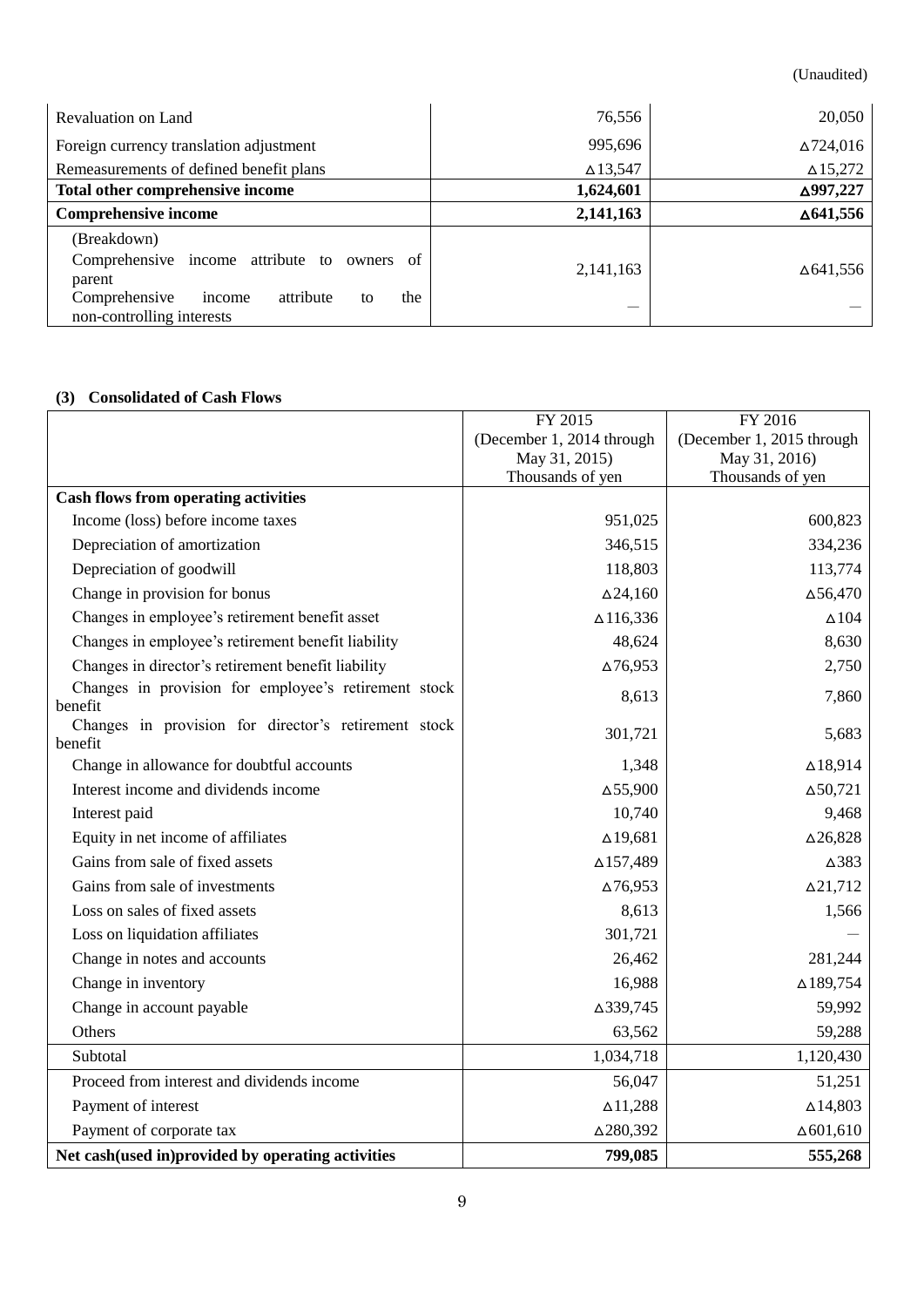(Unaudited)

| <b>Cash flows from investing activities</b>                                                          |                  |                     |
|------------------------------------------------------------------------------------------------------|------------------|---------------------|
| Decrease in time deposit                                                                             | $\Delta$ 24,196  | △266,893            |
| Increase in time deposit                                                                             |                  | 150,201             |
| Purchase of investment securities                                                                    | $\Delta$ 18,241  | $\Delta$ 18,367     |
| Increase of sale for investment securities                                                           | 194,847          | 31,312              |
| Purchase of stocks subsidiary                                                                        | $\Delta$ 261,500 |                     |
| Purchase of tangible fixed assets                                                                    | △325,465         | $\Delta$ 158,665    |
| Proceeds from sale for tangible fixed assets                                                         | 212,665          | 2,760,336           |
| Purchase of futile current assets                                                                    | $\Delta 6,923$   | $\Delta$ 14,206     |
| Proceeds from loans receivable                                                                       | 30,026           | 43,469              |
| Decrease of loan                                                                                     |                  | △34,780             |
| Others                                                                                               | $\Delta$ 14,734  | $\Delta$ 3,325      |
| Net cash provided by (used in) investing activities                                                  | △213,521         | 2,489,082           |
| <b>Cash flows from financing activities</b>                                                          |                  |                     |
| Changes in short-term debt                                                                           | 10,000           | $\Delta$ 4,700,000  |
| Repayments of lease obligations                                                                      | $\Delta$ 76,215  | $\Delta 88,311$     |
| Repayment of long-term loans                                                                         | △187,698         | $\Delta$ 187,698    |
| Proceeds of debenture                                                                                |                  | 1,978,993           |
| Proceeds from sale from treasury stock                                                               | 168,009          | 1,412               |
| Payments to acquire treasury stock                                                                   | $\Delta 168,000$ | $\Delta$ 276,965    |
| Payments of dividends                                                                                | △190,875         | $\triangle$ 220,073 |
| Net cash used in financing activities                                                                | △444,779         | △3,492,643          |
| Effects of exchange rate on cash and cash equivalents                                                | 135,477          | △338,660            |
| Net increase (decrease) in cash and cash equivalents                                                 | 276,261          | ∆786,952            |
| Cash and cash equivalents at beginning of year                                                       | 6,847,667        | 8,858,896           |
| Decrease in cash and cash equivalents resulting from<br>exclusion of subsidiaries from consolidation |                  | $\Delta 30,508$     |
| Cash and cash equivalents at end of quarter                                                          | 7,123,928        | 8,041,435           |